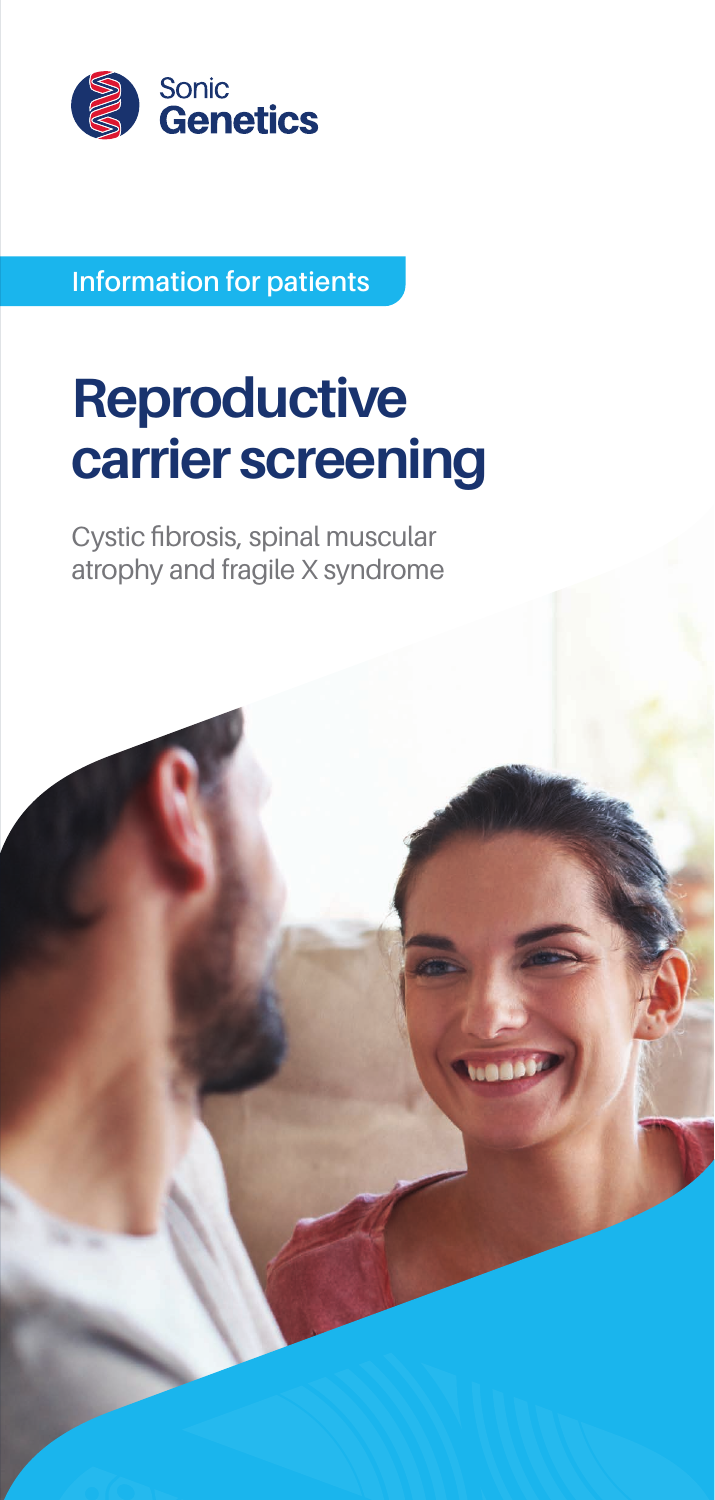Reproductive carrier screening can identify your chance of having a child with a serious genetic condition, either prior to conception (preferred) or in early pregnancy. This test is becoming an essential part of pregnancy planning, and allows you to make informed decisions about your reproductive options and prenatal care.

Our test will tell you if you are a carrier for any of three genetic conditions:

- Cystic fibrosis (CF)
- **•** Spinal muscular atrophy (SMA)
- $\blacksquare$  Fragile X syndrome (FXS)\*

#### **Why test for these conditions?**

CF, SMA and FXS are three of the most common serious inherited conditions. People are usually unaware that they are carriers and often do not have a history of these conditions in their family.

- CF is the most common life-limiting genetic condition in Australia.
- SMA is the most common genetic cause of death in children under the age of two.
- FXS<sup>\*</sup> is the most common form of inherited intellectual disability.

These conditions do not have a cure, but early treatment and supportive care may improve quality of life.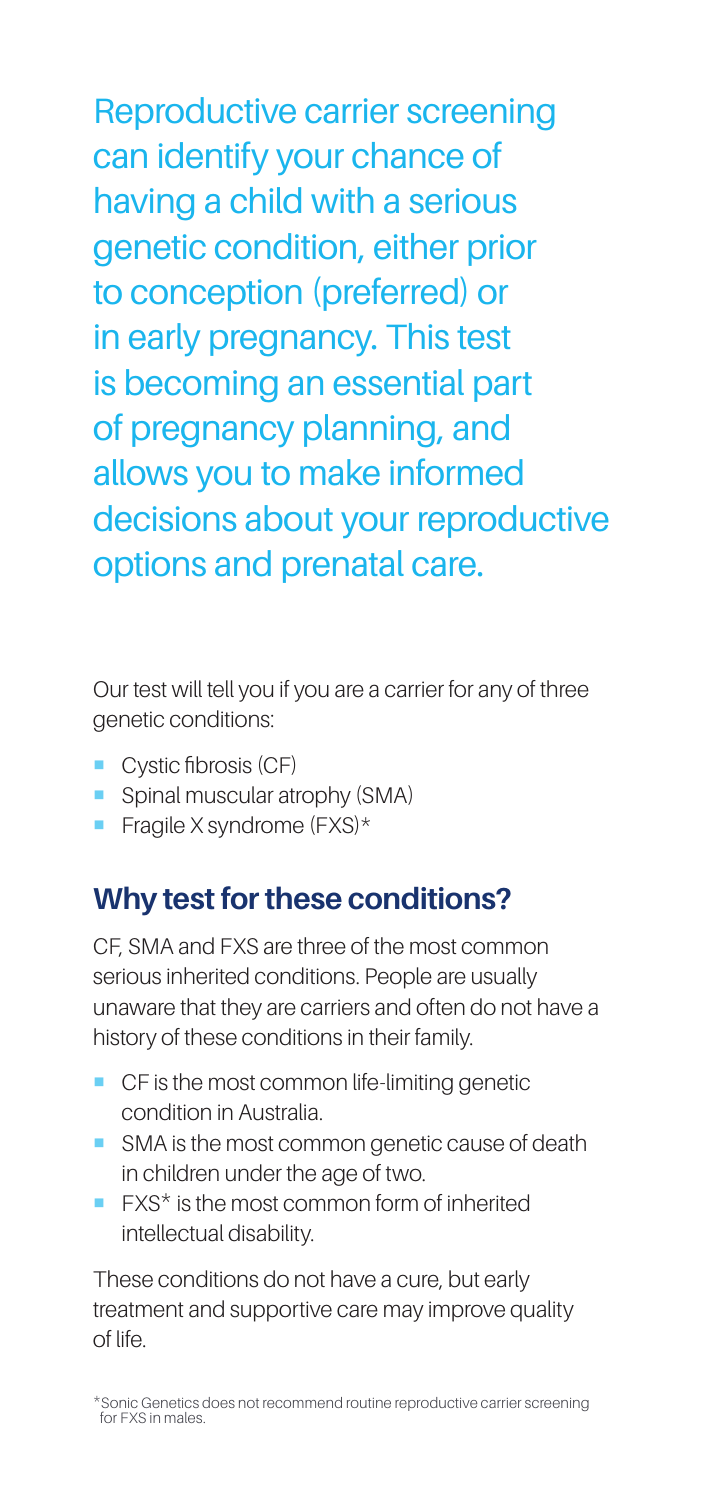#### **Arranging a test**



**<sup>1</sup>** Your doctor will have completed a Reproductive carrier screening request form or a standard pathology request form. Make sure you tell your doctor if you are already pregnant or have a family history of any of the conditions you are being screened for, so that this can be noted on the request form.



**2** Your blood sample can be taken at any of our pathology collection centres. No special preparation, prepayment or booking is necessary.



**3** Your result is reported back to your doctor, usually within two weeks of the laboratory receiving your blood sample.



**4** Couples tested by Sonic Genetics and found to have a high chance of having an affected child will be offered genetic counselling free-of-charge^, upon referral from your doctor.

^Terms and conditions apply. Please refer to [sonicgenetics.com.au/patient/rcs/gc](http://www.sonicgenetics.com.au/patient/rcs/gc)

#### **Cost**

Please refer to our website for current pricing, [sonicgenetics.com.au/rcs/3p.](http://sonicgenetics.com.au/rcs/3p)

**The cost of carrier screening is generally not Medicare-rebatable, except in some cases of CF or FXS testing where there are symptoms or a family history. Male reproductive partners of women who are identified to be carriers of CF or SMA are provided screening for that condition at no cost.**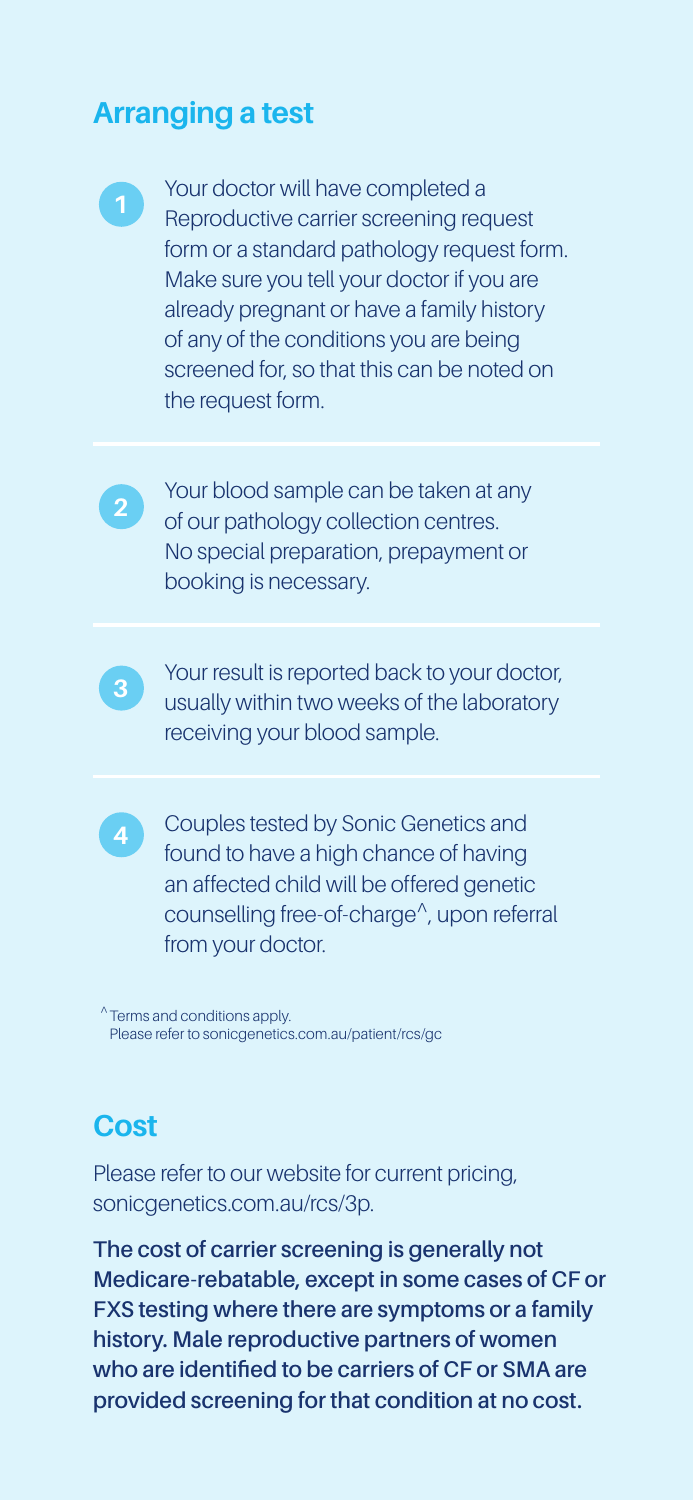### **What is a carrier?**

A carrier is a person who has a genetic change, or mutation, in their DNA, but in most cases does not have any associated health problems. Carriers are able to pass that mutation on to their children, who may then develop a genetic condition.

CF and SMA are recessive conditions, which means that both parents must pass on a mutation for their children to be affected. A couple who are both carriers for the same condition has a one-in-four chance (25%) of having a child that will be affected by that condition.

FXS is an X-linked condition, which means that the mutation is found on the X chromosome. Female carriers of FXS have a one-in-two chance (50%) of passing on the mutation to their children, who in turn may develop FXS.

## **What if CF, SMA or FXS runs in your family?**

If you have a blood relative who is either a carrier or affected by one of these conditions, you have a greater chance that you will be a carrier. It is very important that you share this information with your doctor before testing is arranged.

A targeted diagnostic test based upon the specific mutation detected in your family may be more appropriate than this screen.

| <b>Condition</b> | <b>Frequency of</b><br>affected child                                      | <b>Frequency</b><br>of carriers |
|------------------|----------------------------------------------------------------------------|---------------------------------|
| CF               | 1 in 3,500                                                                 | 1 in 30                         |
| <b>SMA</b>       | 1 in 10,000                                                                | 1 in 50                         |
| <b>FXS</b>       | 1 in 4.000 males<br>1 in 6,000 females                                     | 1 in 330                        |
| Data from:       | Archibald A, Smith M, Burgess T, et al. Genet<br>Med. 2018; 20 (5):513-526 |                                 |

#### **How common are these conditions?**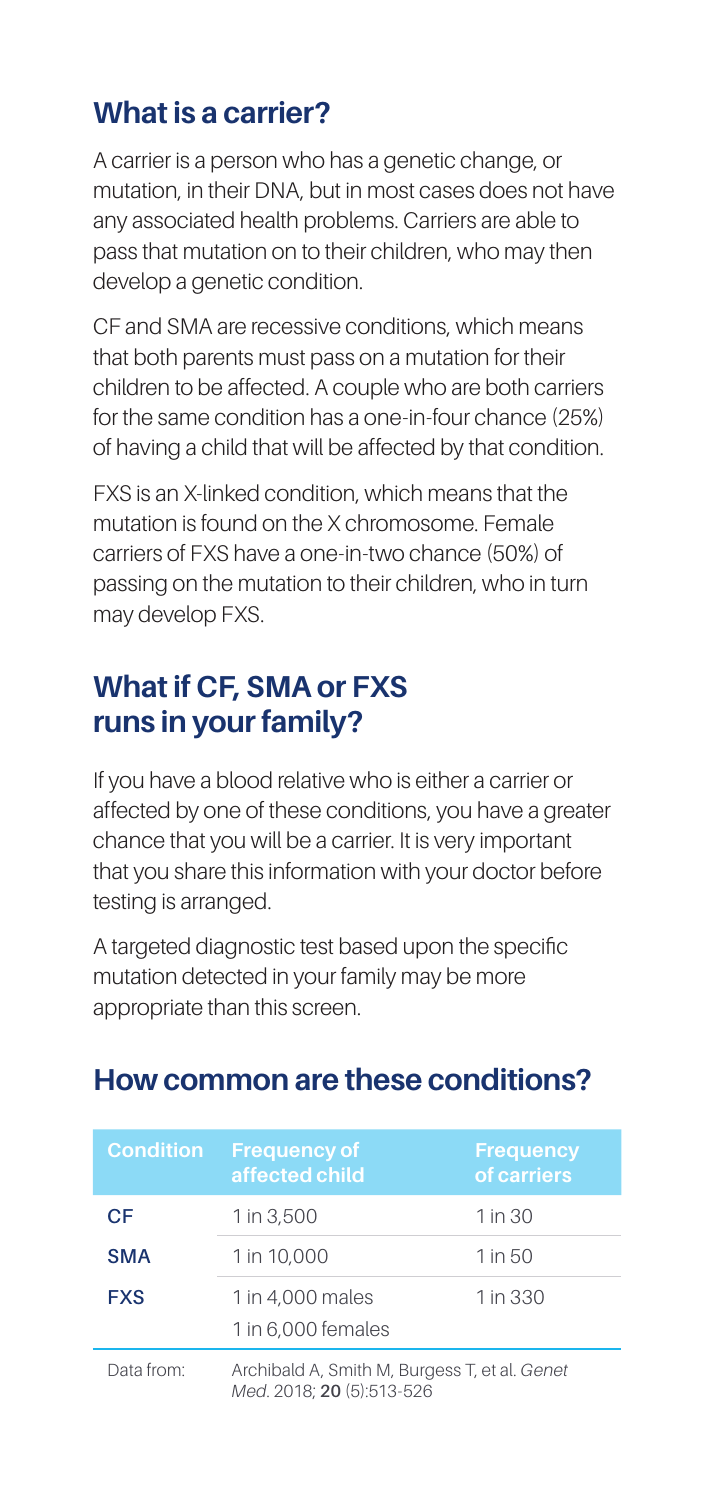#### **Testing procedure**

Reproductive carrier screening can be performed for individuals or couples. There are two options for carrier testing of couples:

- A sample is collected and tested from the female partner first. If she is found to be a carrier of CF or SMA, a sample can be collected from the male partner for carrier testing for the same condition. Sonic Genetics provides this service free-ofcharge. Reproductive carrier screening of an unaffected male for FXS is not required, as this is an X-linked condition.
- Samples are collected from both partners and tested simultaneously. This allows additional time to consider the issues arising from the test and make informed choices about the couple's reproductive plans.

The best time to find out about your risk of having a child with a serious genetic condition is before you conceive. However, carrier screening can still be performed in early pregnancy.

#### **How you will receive your test results**

Your doctor will discuss the report with you.

If you are a CF or SMA carrier, your doctor will recommend that your partner also be tested to see if he or she is a carrier of the same condition.

Finding out that you are a carrier of a genetic condition can raise important concerns around pregnancy planning and care. Depending on your result and the result of your partner, your doctor may refer you to a genetic counsellor to discuss these issues further.

#### **For further information, please refer to our website, [sonicgenetics.com.au/rcs/3p](http://sonicgenetics.com.au/rcs/3p).**